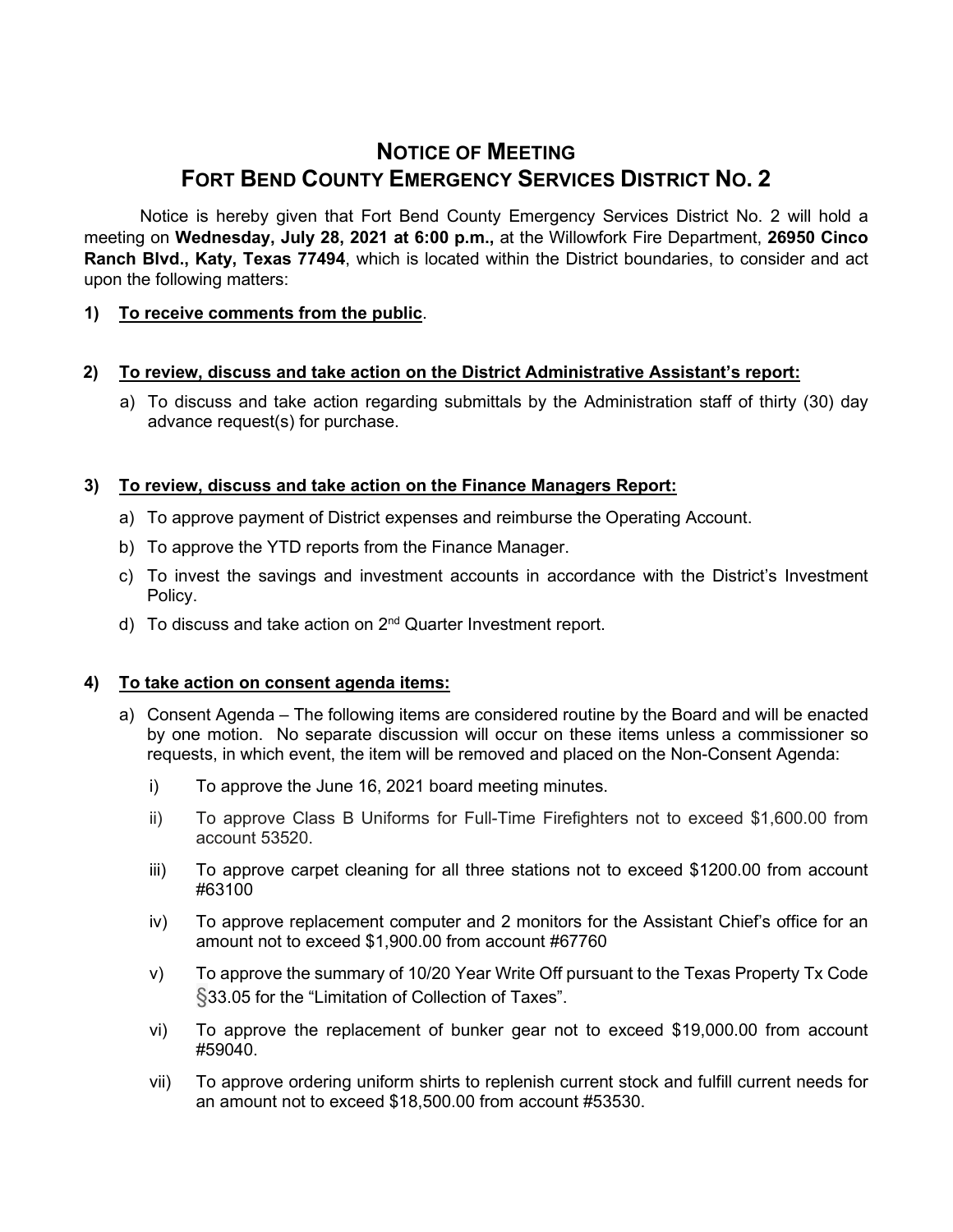Fort Bend County Emergency Services District No. 2 Notice of Regular Board Meeting: July 28, 2021 Page 2

- viii) To approve the purchase of mattress protectors at a cost not to exceed \$500.00 from account #63090.
- ix) To approve the purchase of new UPS batteries for station 1 server room for a cost not to exceed \$400.00 for account #67770.
- x) To approve the purchase of temperature sensors at all 3 station server rooms for a cost not to exceed \$900.00 from account #67770.
- xi) To approve the payment of second quarter dispatch fees to Cypress Creek EMS in the amount of \$7617.75 from account #54010.
- xii) To approve a \$25,000.00 contingency fund for preconstruction meetings for the new pumper/tanker that will take place in Wisconsin from account #81050.

#### **5) To review, discuss and take action on non-consent agenda items:**

a) Items removed from the Consent Agenda.

### **6) To review, discuss and take action on the Fire Chief's report:**

- a) To review, discuss and take action on approval of expenses related to upcoming firefighting classes, course materials, equipment and related expenditures incurred by the District's service providers for the benefit of the District.
- b) To receive an update on the Cypress Creek Communications Center.
- c) To review, discuss and take action for the Phone System replacement for an amount not to exceed \$6,000.00 from account #59040.
- d) To discuss and take action on the rebranding of the departments Volunteer program.
- e) Receive a Tanker/Pumper Update.
- f) To discuss and take action on approving the promotion of a current full-time Firefighter to the position of Captain.
- g) To review, discuss and take action on submittals by the Department of thirty (30) day advance request(s) for purchase.
- h) To review, discuss and take action on repairs to showers in 3 restrooms at station 3 for a total cost of \$19,125.00 from account #68300.
- i) To review, discuss and take action on approving and/or signing documents related to the upcoming transfer of dispatch services from the Cypress Creek Communication Center to the ESD 100, WestCom Dispatch Center.

## **7) To review, discuss and take action on Commissioner matters:**

a) To confirm the Aug 25, 2021 Board meeting date.